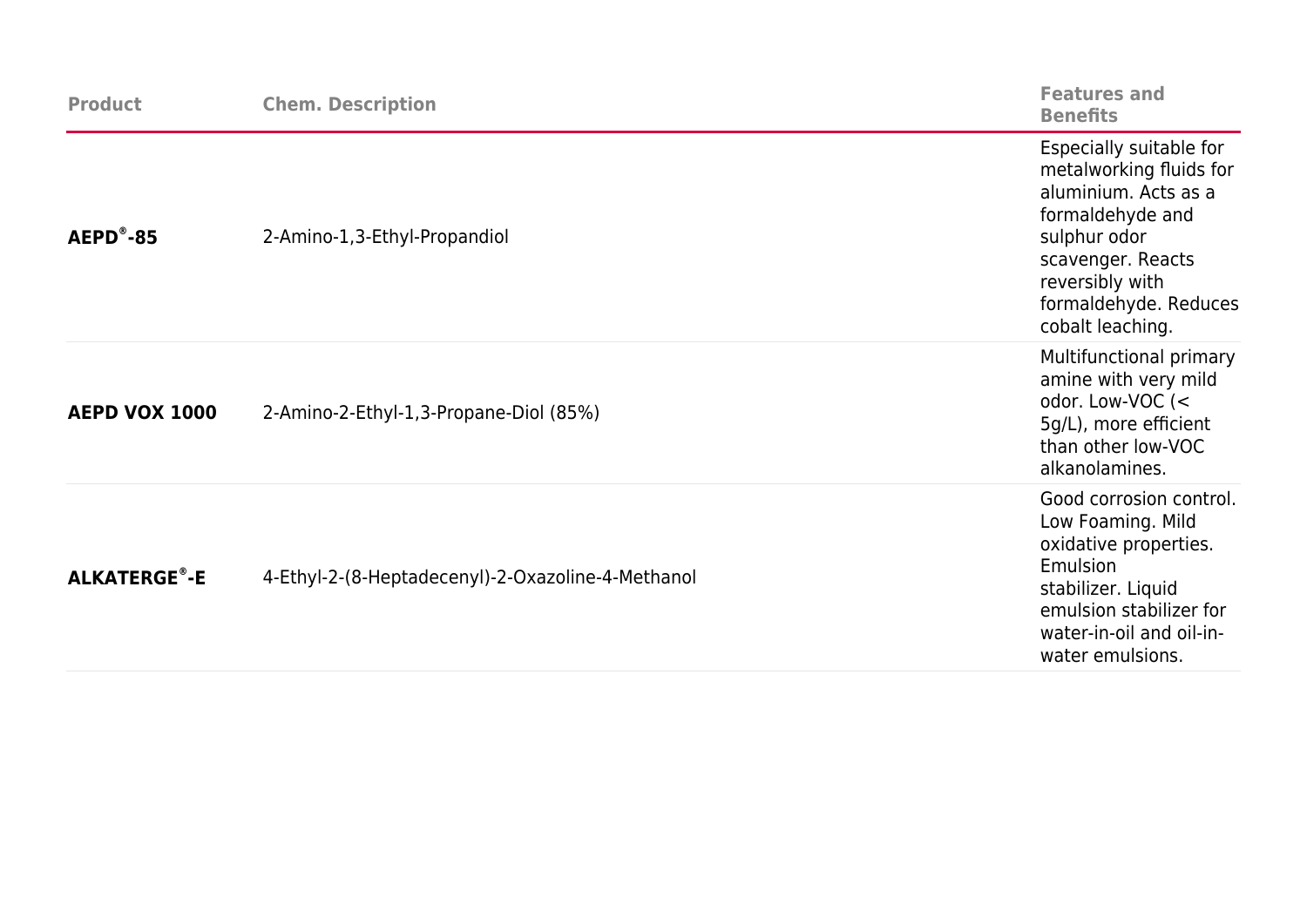| <b>Product</b>                  | <b>Chem. Description</b>                             | <b>Features and</b><br><b>Benefits</b>                                                                                                                                                                                                                                                                                          |
|---------------------------------|------------------------------------------------------|---------------------------------------------------------------------------------------------------------------------------------------------------------------------------------------------------------------------------------------------------------------------------------------------------------------------------------|
|                                 | <b>CORRGUARD®</b> series 2-Amino-2-Methyl-1-Propanol | Cost efficient alkaline<br>pH development and<br>neutralization of acidic<br>components. Acts as<br>formaldehyde<br>scavenger. High base<br>strength. Stable<br>emulsion at high pH.<br>Minimal ammonia<br>release. Aviable with<br>75% / 90% / 95%<br>active content (rest<br>water).                                          |
| <b>CORRGUARD® LSA</b><br>series | 2-Amino-2-Methyl-1-Propanol                          | Stable emulsions at<br>high pH. Low ammonia<br>release, cobalt<br>leaching and foam<br>generation. Low<br>secondary amine<br>content $(< 0.75\%$ ,<br>meets TRGS 611). High<br>base strength. Stable<br>emulsions at high pH.<br>Minimal ammonia<br>release. Aviable with<br>75% / 90% / 95%<br>active content (rest<br>water). |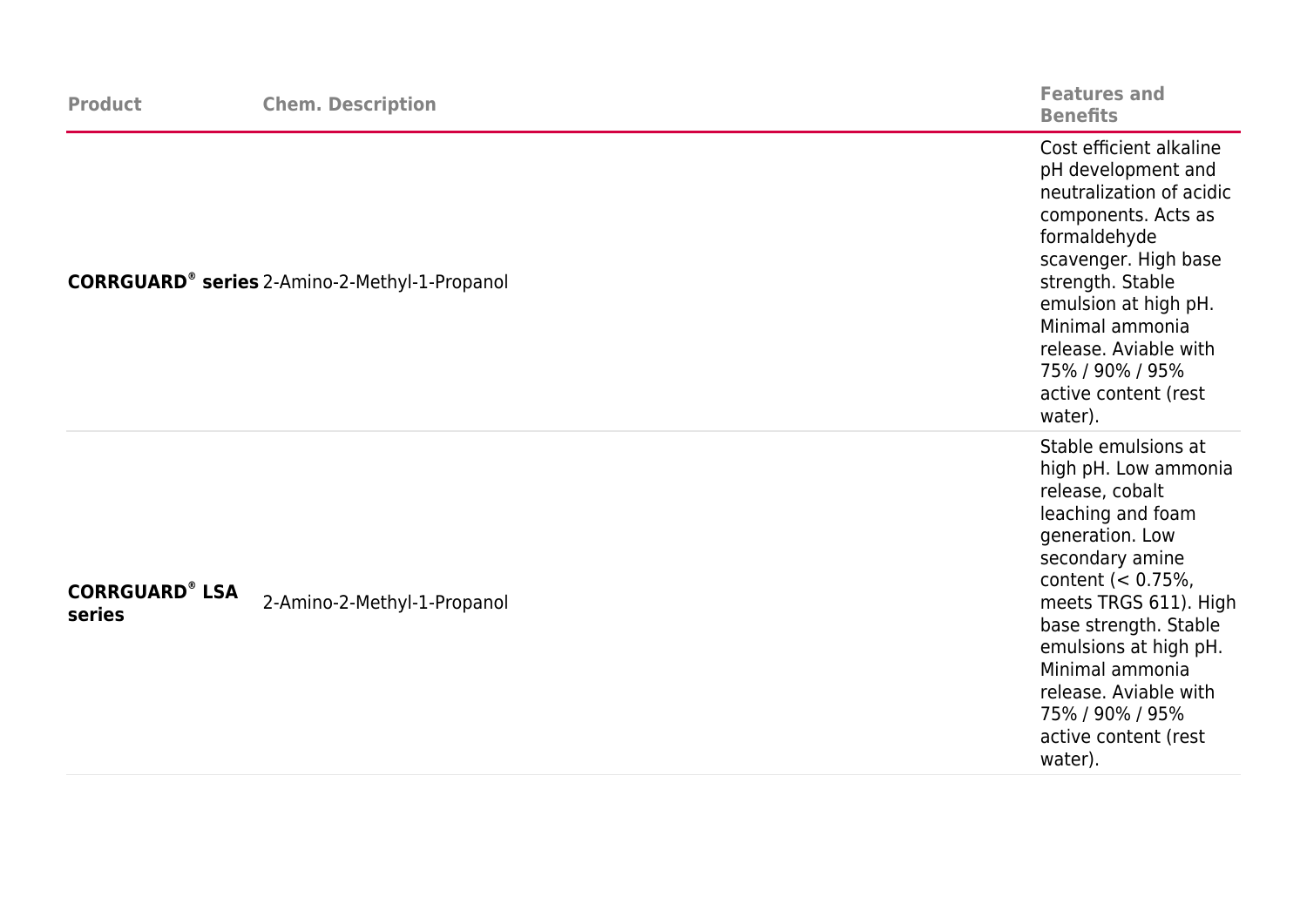| <b>Product</b>        | <b>Chem. Description</b>                                                                    | <b>Features and</b><br><b>Benefits</b>                                                                                                                                                                                                                                                                                                    |
|-----------------------|---------------------------------------------------------------------------------------------|-------------------------------------------------------------------------------------------------------------------------------------------------------------------------------------------------------------------------------------------------------------------------------------------------------------------------------------------|
|                       | <b>CORRGUARD<sup>®</sup> FLEX</b> 2-Amino-1-Butanol, 2-Amino-2-Ethyl-1, 3-Propanediol (85%) | Primary amine suitable<br>for low secondary<br>amine formulations.<br>Improved corrosion<br>control and extended<br>fluid life. Effective pH<br>control, easy to handle<br>and easy to formulate.                                                                                                                                         |
| <b>CORRGUARD® EXT</b> | 3-Amino-4-Octanol (85%)                                                                     | Multifunctional<br>Neutralizer for Long-<br>Life Metalworking<br>Fluids. Excellent pH<br>stability, low foam<br>generation. Excellent<br>ferrous metal corrosion<br>control. Resists<br>extraction into tramp<br>oil. Facilitates<br>formulation of<br>aluminium compatible<br>fluids at higher pH.<br><b>Compliant with TRGS</b><br>611. |
| <b>CORRGUARD® SI</b>  | Proprietary Anionic Organic Chemistry                                                       | Premier staining<br>inhibitor for<br>metalworking fluids.<br>Can be used for<br>aluminium alloys,<br>galvanized steel and<br>galvaneal.                                                                                                                                                                                                   |